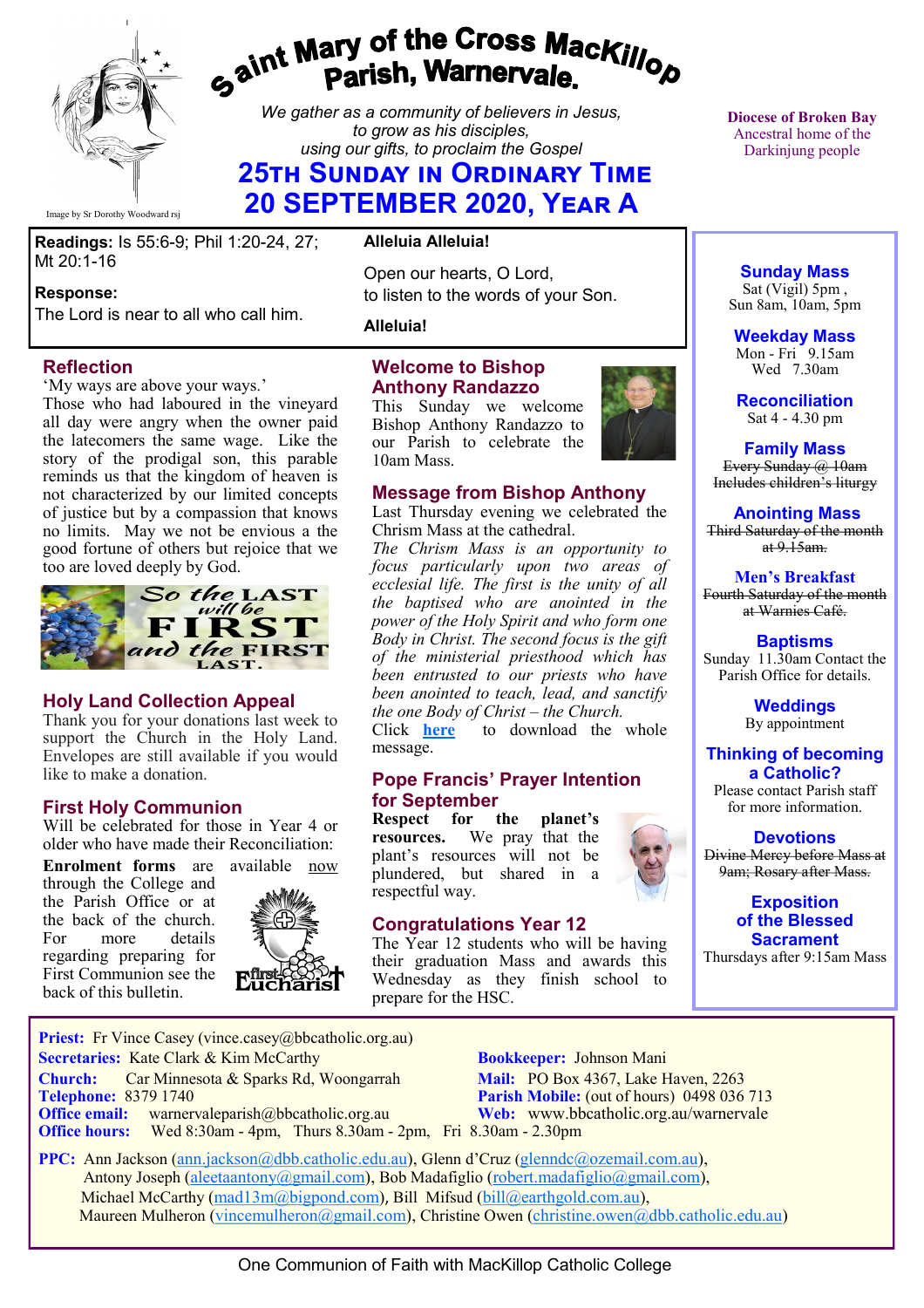#### **Return and Earn**

**This week we raised \$64.30** Thank you for your continued support!

**Please remember containers need to be empty of liquid; and not crushed or broken.** 

Please place glass in the crates.



**Cans and bottles must have 10c refund logo!** THANK YOU!

#### **Coronavirus restrictions**

The **number of people** permitted to attend a church service is **100.** 

**All other restrictions continue** for hygiene and social distancing. Please **use hand sanitiser** and **keep 1.5 metres apart** when entering and leaving the church, when queuing for communion and when chatting before and after Mass.

We are all encouraged to **wear a mask**  when visiting the church.

**Sign in sheets for Mass** are in the two folders in the breezeway. Please ensure you are signing in for the Mass you are attending.

The sign in sheet for **visits to the church** are on the table at the back of the church. Please ensure the date and time are also recorded.

#### **Position Vacant**

**Administrative Assistant, Toukley - Lake Munmorah Parish (Casual)** wishes to employ a casual Administrative Assistant to provide general

admin assistance in the Parish Office. For more information, please see the Diocesan website: [bbcatholic.org.au/](https://www.bbcatholic.org.au/people/positions-vacant) [people/positions](https://www.bbcatholic.org.au/people/positions-vacant)-vacant

#### **SHARING GOD'S LIGHT**

**A Gift in your Will Or A Gift in Memory of a Loved One**

By leaving a Gift in your Will, or by honouring the memory of a loved one, you are supporting your family of faith . Bequest booklets with more information in the church foyer.

#### **Child Protection Month**

This week the Bishop launched the Rights of the Child Framework developed by the Diocese of Broken Bay. It addresses both the human and spiritual rights of the child and how they might be upheld and supported throughout our Diocese. These resources have been launched online via a video featuring Bishop Anthony. Click [here](https://bbcatholic.us8.list-manage.com/track/click?u=466af249e088db70ab864d088&id=db673059be&e=082a8c9b01) to see the video and see the poster on the notice board.

#### **Social Justice Seasons of Creation**

Have you ever stood on a beach wondering at a spectacular sunrise and felt that your God was part of you and the creation? At a time of loss or tragedy have you sought the peace of solitude, a quiet place?

We are aware of what Patriarch Bartholomew calls sin in Laudato Si as the human species overfishes the oceans and pollutes them with rivers of plastics. As the lungs of the earth, the great forests are clear-felled or burnt.

How can we expand our consciousness of the ways we continue to live unconcerned about waste, pollution, a "throw away culture", overuse of resources,

**Our next meeting is on 17 November at 2.30 pm. All are welcome**

*Social Justice Committee* 

**[www.marymackillopsocialjustice.wordp](http://www.marymackillopsocialjustice.wordpress.com) [ress.com](http://www.marymackillopsocialjustice.wordpress.com)**

#### **Serving a Wounded World in Interreligious Solidarity**

A Christian Call to Reflection and Action During COVID-19 and Beyond

*A co-publication of the Pontifical Council for Interreligious Dialogue and the World Council of Churches*

As Christians, the basis for interreligious solidarity comes from the Trinity and from our belief that all human beings are creatures of the

One God



#### **This WeeK**

**Monday 21 September St Matthew** 9:15am Mass Fr Vince

**Tuesday 22 September**

9:15am Mass Fr Vince **Wednesday 23 September**

**Padre Pio**  7:30am Mass Fr Vince 9:15am Mass Communion Service

**Thursday 24 September** 9:15am Mass Fr Vince

**Friday 25 September** 9.15am Mass Fr Vince

**Saturday 26 September** 4pm Reconciliation Fr Vince 5pm Mass Fr Vince

**Sunday 27 September** 8am Mass Fr Ken 10am Mass Fr Vince 11:30am Baptism Fr Vince 5pm Mass Fr Vince





**Classes for MacKillop students in Year 4** will begin in Term 4, with Sr Ji Ji teaching special classes.

**Classes for students older than Year 4 or attending other schools**  will be run by Sr Ji Ji after Sunday 10am Mass on 25 October and 1 November. Much of the preparation may have to be done at home, with parents using the booklet you will receive when the enrolment form is lodged with the parish..

First Communion will be celebrated at **special Masses** at 2pm on Saturday Nov 7th and Sunday Nov 8th; and then at 2pm on the following weekend, Saturday Nov 14th and Sunday Nov  $15^{\text{th}}$ .

There will need to be a limit of guests for each child (possibly four people). Those who want to have more guests will need to arrange a weekday Mass (9.15am Monday to Friday; also 7.30am on Wednesday) with Fr Vince.

Any questions please contact the parish office 8379 1740 or email warnervaleparish@bbcatholic.org.au

Please remember our sick: John Ledger, Marites Lawry, Terry Hardman, Tracey Mulheron, Ursula Barker, Anna Savia, Helen Elliot, Peter Dormer, Sheila Lyons, Charlie Radford, Ray Slucher, Jim Swanson.

Deceased: Joel Dark, Maureen Casey (Fr Vince's Mum), Margot Beckett, Fred Butterfield, Darrell Travis, Dorothy McGinlay (Karen's mother), Graham Moulder, Brian Shanks, Mary Kelly, Anne Bonnici.

Mass Intentions: Leo & Dominic Galea, Carmel Borg, Leah & Jessica Carroll, Tricia, Kylie, Amelia & Rebecca, Joan Firmstone, Ruben Nunez, Dulce Gica, George Pantos, Peter & Frank Walsh.



*Warnervale Catholic Church*

# inequality, and poverty?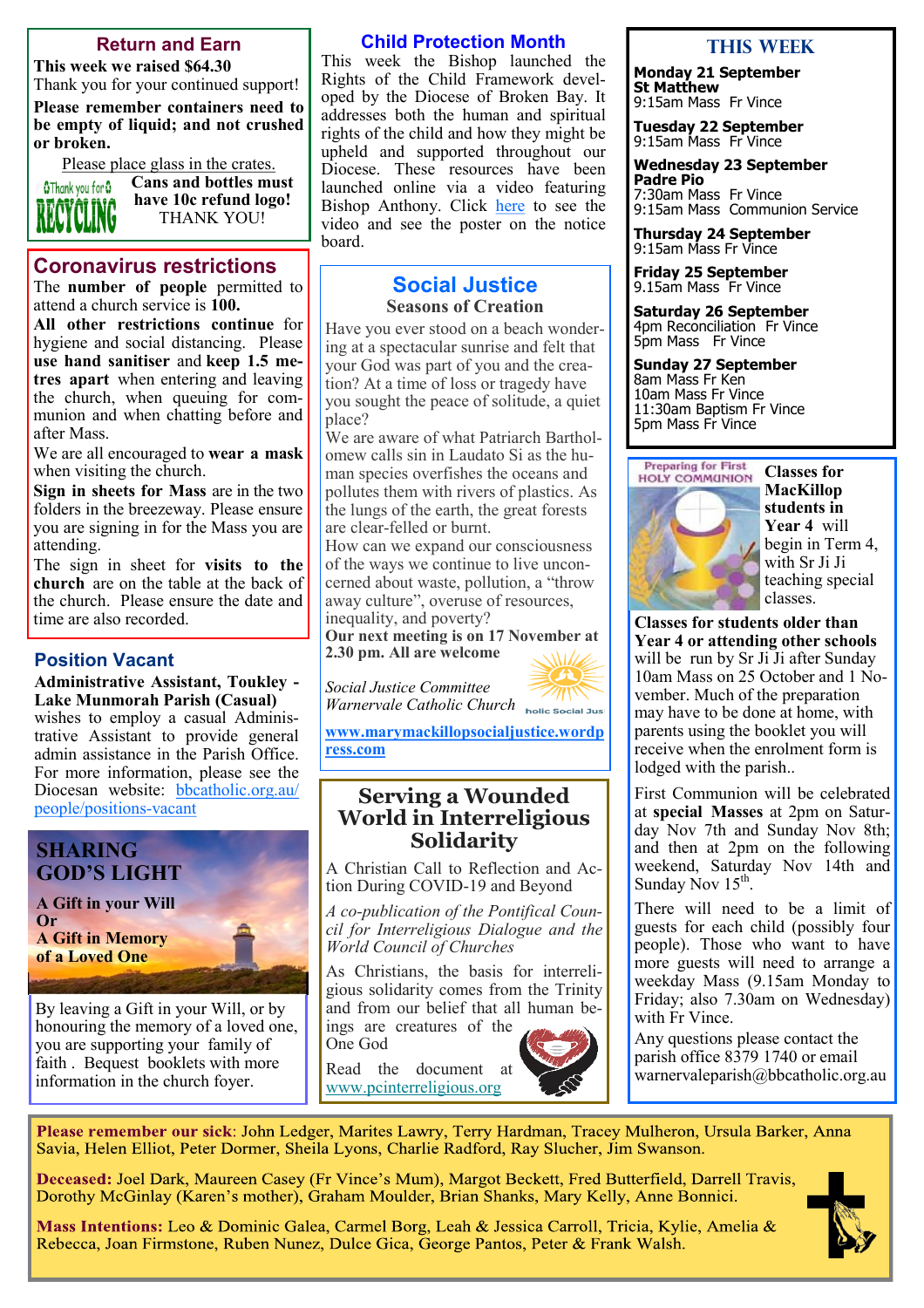## Readings at Mass

### **First reading Isaiah 55:6-9**

#### **My thoughts are not your thoughts**

Seek the Lord while he is still to be found, call to him while he is still near. Let the wicked man abandon his way, the evil man his thoughts. Let him turn back to the Lord who will take pity on him, to our God who is rich in forgiving; for my thoughts are not your thoughts, my ways not your ways – it is the Lord who speaks. Yes, the heavens are as high above earth as my ways are above your ways, my thoughts above your thoughts.

The word of the Lord.

#### **Responsorial Psalm Ps 144:2-3, 8-9, 17-18**

R The Lord is near to all who call him.

I will bless you day after day And praise your name for ever. The Lord is great, highly to be praised. His greatness cannot be measured. R.

The Lord is kind and full of compassion, Slow to aner, abounding in love. How good is the Lord to all, Compassionate to all his creatures. R.

The Lord is just in all his ways And loving in all his deeds. He is close to all who call him, Who call on him from their heart. R